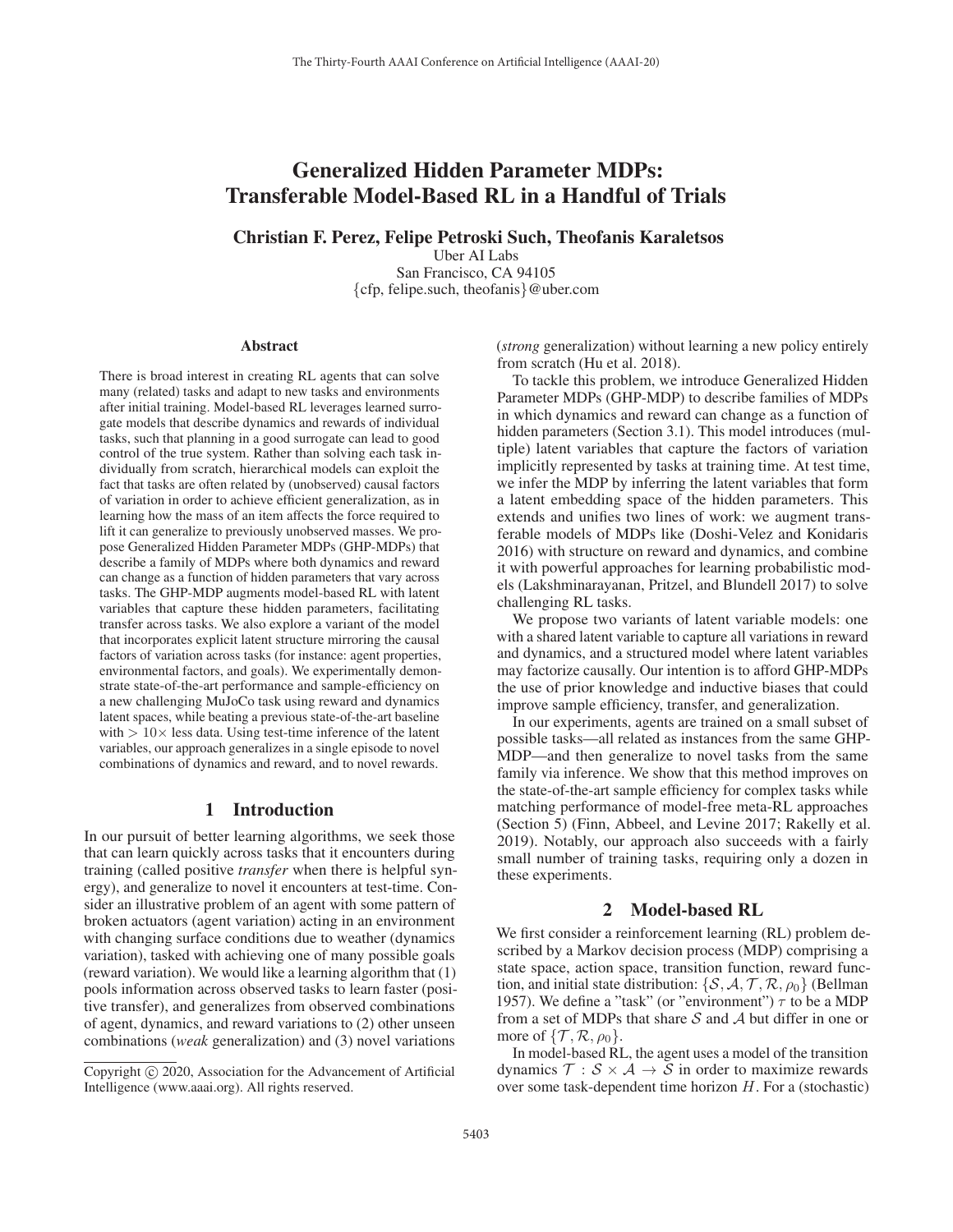policy  $\pi_{\theta}$  parameterized by  $\theta$ , the goal is to find an optimal policy  $\pi^*$  that maximizes the expected reward,

$$
\pi^*(\mathbf{a}|\mathbf{s}) = \operatorname{argmax}_{\theta} \mathbb{E}_{\mathbf{a}_t \sim \pi_{\theta}(\cdot|\mathbf{s}_t)} \sum_{t'=t}^{t+H-1} \mathcal{R}(\mathbf{s}_{t'}, \mathbf{a}_{t'})
$$
  
s.t.  $\mathbf{s}_{t+1} \sim \mathcal{T}(\mathbf{s}_t, \mathbf{a}_t),$ 

where  $\tau$  acts as a probability distribution over next states in a stochastic environment.

While it is common to assume a known reward function  $\mathcal R$ and even transition function  $T$ , one can simultaneously learn an approximate model of both the dynamics and reward,

$$
\mathcal{T} \approx \tilde{\mathcal{T}} \doteq p_{\theta}(\mathbf{s}_{t+1}|\mathbf{s}_{t}, \mathbf{a}_{t})
$$
  

$$
\mathcal{R} \approx \tilde{\mathcal{R}} \doteq p_{\omega}(\mathbf{r}_{t+1}|\mathbf{s}_{t}, \mathbf{a}_{t}, \mathbf{s}_{t+1})
$$

with parameters  $\theta$  and  $\omega$  using data collected from the environment  $\mathcal{D} = \{ (\mathbf{s}_t^{(n)}, \mathbf{a}_t^{(n)}, \mathbf{s}_{t+1}^{(n)}, r_{t+1}^{(n)}) \}_{n=1}^N$ . In this work, we do not learn a parametric policy  $\pi_\theta$ , but instead use model predictive control to perform planning trajectories sampled from the learned models (see Section 3.5.)

The RL problem is then decomposed into two parts: learning models from (limited) observations, and (approximate) optimal control given those models. By iterating between model learning and control, the agent uses the improved model to improve control and vice versa. This basic approach is effective for a single environment, but is not designed to learn across multiple related environments. This is a key limitation our approach overcomes, described in Section 3.1.

Another shortcoming of this approach is the tendency for expressive models (e.g., neural networks) to overfit to observed samples and produce overconfident and erroneous predictions (also called "model bias" (Deisenroth and Rasmussen 2010)). The result is a sub-optimal policy, worse sample efficiency, or both. This problem is exacerbated for transfer learning scenarios, in which an agent that overfits to training tasks fails to generalize to novel tasks at test time. Bayesian learning for neural networks can properly account for model uncertainty given limited data, but can be difficult to scale to high-dimensional states  $S$  and actions  $A$  (Deisenroth 2011) and is burdened by the hardness of representation for the posterior over weights. As a tractable alternative, we extend *Deep Ensembles* of neural networks (Lakshminarayanan, Pritzel, and Blundell 2017), which perform well on isolated tasks (Chua et al. 2018), to learn transferable agents without changing the underlying model.

#### 2.1 Learning probabilistic models

In order to perform model-based control, an agent requires knowledge of the dynamics  $p(\mathbf{s}_{t+1}|\mathbf{s}_t, \mathbf{a}_t)$  and reward  $p(\mathbf{r}_{t+1}|\mathbf{s}_t, \mathbf{a}_t, \mathbf{s}_{t+1})$ . When these underlying mechanisms are unknown, one can resort to learning parameterized models  $p_{\theta}(\mathbf{s}_{t+1}|\mathbf{s}_t, \mathbf{a}_t)$  and  $p_{\omega}(\mathbf{r}_{t+1}|\mathbf{s}_t, \mathbf{a}_t, \mathbf{s}_{t+1})$ . Because environments can be stochastic, we use a generative model of dynamics and reward. Because these are continuous quantities, each can be modeled with a Gaussian likelihood. The dynamics, for example, can be parameterized by mean  $\mu_{\theta}$  and diagonal covariance  $\Sigma_{\theta}$  produced by a neural network with parameters

 $\theta$  (and similarly for the reward model using parameters  $\omega$ ),

$$
p_{\theta}(\mathbf{s}_{t+1}|\mathbf{s}_t, \mathbf{a}_t) = \mathcal{N}(\boldsymbol{\mu}_{\theta}(\mathbf{s}_t, \mathbf{a}_t), \boldsymbol{\Sigma}_{\theta}(\mathbf{s}_t, \mathbf{a}_t))
$$
  

$$
p_{\omega}(\mathbf{r}_{t+1}|\mathbf{s}_t, \mathbf{a}_t, \mathbf{s}_{t+1}) = \mathcal{N}(\boldsymbol{\mu}_{\omega}(\mathbf{s}_t, \mathbf{a}_t, \mathbf{s}_{t+1}),
$$
  

$$
\boldsymbol{\Sigma}_{\omega}(\mathbf{s}_t, \mathbf{a}_t, \mathbf{s}_{t+1})).
$$
 (1)

From these building blocks, we construct a joint probability distribution over trajectories and jointly optimize model parameters  $\{\theta, \omega\}$  given data D. (See Section 3.4 for the learning objective involving  $\mu_{\theta}$  and  $\Sigma_{\theta}$ .)

Also, as commonly done elsewhere, the neural network prediction target is actually the change in the states  $\Delta_s = \mathbf{s}_{t+1} - \mathbf{s}_t$  given the state and action:  $p_\theta(\Delta_s | \mathbf{s}_t, \mathbf{a}_t; \theta)$ .

#### 2.2 Ensembles of networks

In order to be robust to model misspecification and handle the small data setting, one can model uncertainty about parameters  $\theta$  and  $\omega$  and marginalize over their posterior after observing dataset  $D$  to obtain the predictive distributions

$$
p(\mathbf{s}_{t+1}|\mathbf{s}_t, \mathbf{a}_t, \mathcal{D}) = \int p_{\theta}(\mathbf{s}_{t+1}|\mathbf{s}_t, \mathbf{a}_t) p(\theta|\mathcal{D}) d\theta
$$
  

$$
p(\mathbf{r}_{t+1}|\mathbf{s}_t, \mathbf{a}_t, \mathbf{s}_{t+1}, \mathcal{D}) = \int p_{\omega}(\mathbf{r}_{t+1}|\mathbf{s}_t, \mathbf{a}_t, \mathbf{s}_{t+1}) p(\omega|\mathcal{D}) d\omega.
$$
 (2)

Learning these models can be posed as inference of model parameters given observed data, e.g. using a Bayesian Neural Network (BNN) which entails inferring the posteriors  $p(\theta|\mathcal{D})$ and  $p(\omega|\mathcal{D})$ . As is usually the case in inference for such models, computing the exact posterior is intractable. A practical way to approximate the predictive distribution of the network is by capturing uncertainty through frequentist ensembles of models, in which each ensemble member is trained on a shuffle of the training data (Lakshminarayanan, Pritzel, and Blundell 2017). For an ensemble with  $M$  members and the collection of all network parameters  $\Theta = {\theta_1, ..., \theta_M}$ , we define a model of the next state predictive distribution as a mixture model as follows:

$$
p(\mathbf{s}_{t+1}|\mathbf{s}_t, \mathbf{a}_t; \Theta) = \frac{1}{M} \sum_{\theta \in \Theta} p_{\theta}(\mathbf{s}_{t+1}|\mathbf{s}_t, \mathbf{a}_t)
$$

$$
\approx p(\mathbf{s}_{t+1}|\mathbf{s}_t, \mathbf{a}_t).
$$
 (3)

The reward model follows similarly,

$$
p(\mathbf{r}_{t+1}|\mathbf{s}_t, \mathbf{a}_t, \mathbf{s}_{t+1}; \Omega) = \frac{1}{M} \sum_{\omega \in \Omega} p_{\omega}(\mathbf{r}_{t+1}|\mathbf{s}_t, \mathbf{a}_t, \mathbf{s}_{t+1})
$$

$$
\approx p(\mathbf{r}_{t+1}|\mathbf{s}_t, \mathbf{a}_t, \mathbf{s}_{t+1}), \qquad (4)
$$

also including its dependence on  $s_{t+1}$ , whose values are observed from training data, but at test-time are the result of predictions from they dynamics model of (3).

#### 3 Modeling with hidden parameters

Our goal is to learn a model of the system we would like to control and then plan on that model in order to achieve high reward on the actual system. For sufficiently complex systems and finite training data, we expect that the model can only approximate the real system. Furthermore, the real system may differ in significant ways from the system our models were trained on, as when a robot actuator force degrades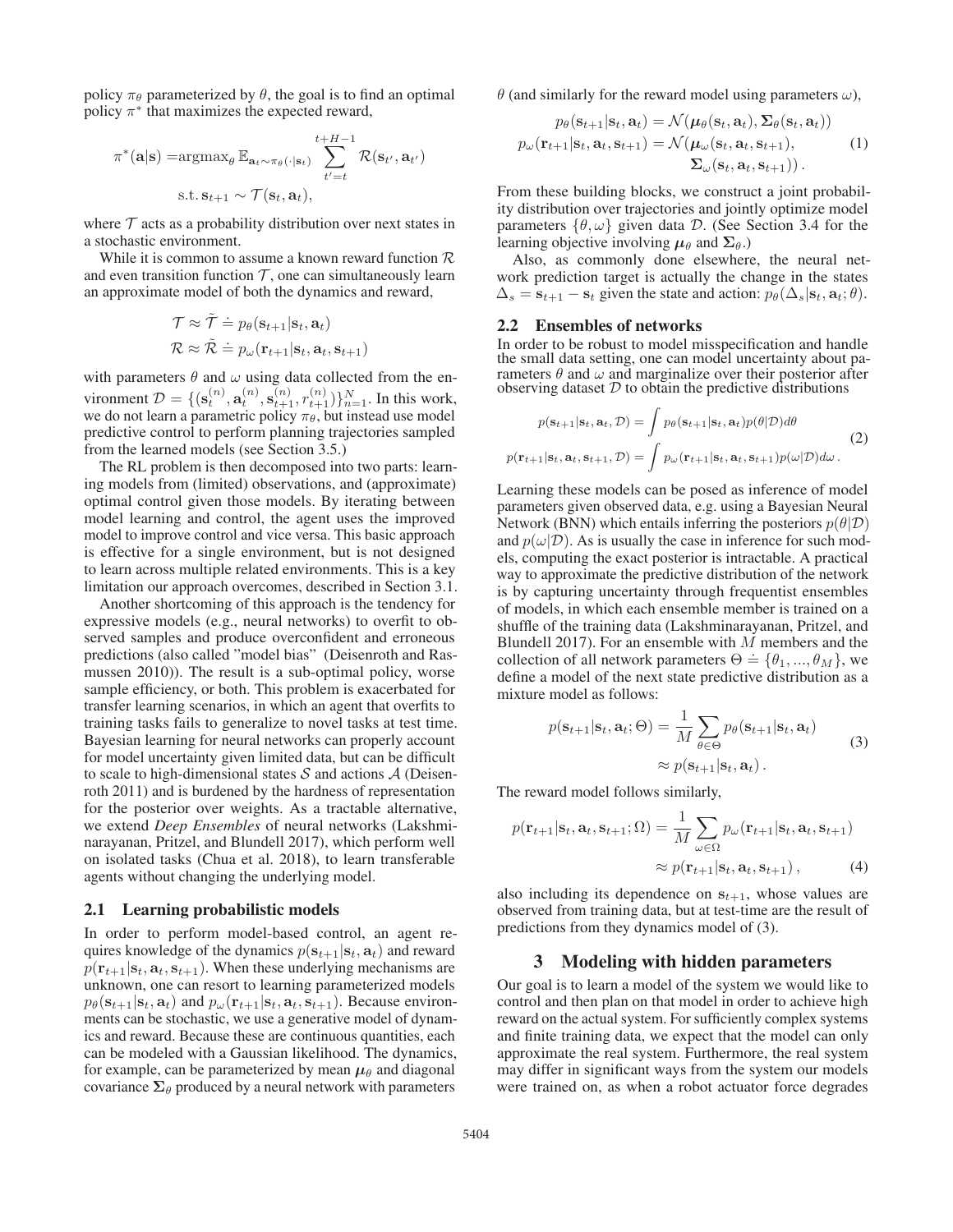

Figure 1: Probabilistic graphical model of MDP with structured latent variables for environment, agent, and reward function variations.

over time, unless the conditions were deliberately included in training. However, it is unreasonable to train a model across all possible conditions an agent may encounter. Instead, we propose a model that learns to account for the causal factors of variation observed across tasks at training time, and then infer at test time the model that best describe the system. We hypothesize that explicitly incorporating these factors will facilitate generalization to novel variations at test time.

A Hidden Parameter MDP (HiP-MDP), first formalized in (Doshi-Velez and Konidaris 2016), describes a family of MDPs in which the transition dynamics are parameterized by hidden parameters  $\eta \in \mathbb{R}^n$ , here expressed as  $\mathcal{T}_\eta$ or  $\mathcal{T}(\cdot; \eta)$ . In dynamical systems, for example, parameters can be physical quantities like gravity, friction of a surface, or the strength of a robot actuator. Their effects are "felt" but not directly observed;  $\eta$  is not part of the observation space. Prior work using meta-learning for adaptive dynamics problems proposes agents that learn across *distinct* tasks  $\tau_i$  where the transition dynamics varies according to some problem-specific distribution  $\mathcal{T}_i \sim p(\mathcal{T})$ . For example, by changing the terrain, agent ability, or observations for tasks during training, agents can learn to adjust to novel yet similar conditions at test time (Clavera et al. 2018; Fu, Levine, and Abbeel 2016). In contrast, we treat each task as an instance of the same HiP-MDP with different hidden parameters  $\eta \sim p(\eta)$  affecting the transition function  $\mathcal{T}_n$ . Previous work showed that for simple, lowdimensional systems, agents can infer an effective representation of the hidden parameters, and generalize the dynamics to novel parameter settings (Killian et al. 2017; Sæmundsson, Hofmann, and Deisenroth 2018). Yet neither the HiP-MDP nor adaptive dynamics methods account for different task rewards.

Consider a multi-task setting, in which an agent learns across tasks  $\tau_i$  where only the reward function  $\mathcal{R}_i$  varies, for example, performing tasks that require navigation to a goal position, or movement in a certain direction or target velocity (Finn, Abbeel, and Levine 2017). In our formulation, all of these tasks come from a parameterized MDP in which the reward function  $\mathcal{R}_\eta$  or  $\mathcal{R}(\cdot; \eta)$  depends on hidden parameters  $\eta$  that determine the goal/reward structure.

## 3.1 Generalized Hidden Parameter MDPs

We denote a set of tasks/MDPs with transition dynamics  $\mathcal{T}_n$ and rewards  $\mathcal{R}_\eta$  that are fully described by hidden parameters η as a *Generalized Hidden Parameter MDP* (*GHP-MDP*). A GHP-MDP includes settings in which tasks can exhibit multiple factors of variation. For example, consider a robotic arm with both an unknown goal position  $q$  and delivery payload m. This problem can be modeled as drawing tasks from a distribution  $\eta_g$ ,  $\eta_m \sim p(\eta)$  with effects on both the transition  $\mathcal{T}_{\eta_m}$  and reward function  $\mathcal{R}_{\eta_g}$ . Additional factors of variation can be modeled with additional parameters, for example, by changing the size of the payload  $\eta_l$ . Note that we generalize  $\eta$  to describe more than just physical constants. All of these hidden parameters are treated as latent variables  $\{z_i \in \mathbb{R}^{d_i} : i = 1, \ldots, c\}$ , and we express the GHP-MDP as a latent variable model.

We pose jointly learning the two surrogate models of  $(1)$ and latent embeddings  $z_i$  via the maximization of a variational lower bound over data collected from a small set of training tasks (see Section 3.4 for the inference objective.) At test-time, only the parameters  $\phi$  for the approximate posterior  $p_{\phi}(\mathbf{z}_i|\mathcal{D})$  of the latent variables are learned via inference. Note that the latent variables  $z_i$  are an *embedding* of the true parameters  $\eta$ , and in general, are not equal to  $\eta$ , nor even have the same dimensions (i.e.,  $d_i \neq n$ ).

In Section 3.2, we describe the simplest probabilistic model of a GHP-MDP that uses a single continuous latent variable  $\mathbf{z} \in \mathbb{R}^D$  to model hidden parameters of both the dynamics and reward. Because a single **z** jointly models all unobserved parameters, we call this the *joint latent variable (joint LV)* model. In Section 3.3, we extend the model to multiple latent variables  $\{z_d, z_a, z_r\} \in \mathbb{R}^D$  (shown graphically in Figure 1), one for each aspect of the task that is known to vary in the training environments. In other words, we encode our prior knowledge about the (plated) structure of the tasks into the structure of the model; hence, we refer to this as the *structured latent variable (structured LV)* model. In this paper, we assume that latent variables are specified *a prior* to be either shared or distinct. We leave learning how to disentangle these factors to future work.

#### 3.2 Joint latent variable model

For any GHP-MDP, we can model the dynamics and reward hidden parameters jointly with a single latent variable  $\mathbf{z} \in \mathbb{R}^D$ . The model for episode return  $\mathbf{R} = \sum_{t+1} \mathbf{r}_t$  for a trajectory decomposed into partial rewards  $\mathbf{r}_{t+1}$  is

$$
p(\mathbf{R}|\mathbf{s}_{0:T}, \mathbf{a}_{0:T-1}, \mathbf{z}) = \prod_{t=0}^{T-1} p_{\omega}(\mathbf{r}_{t+1}|\mathbf{s}_t, \mathbf{a}_t, \mathbf{s}_{t+1}, \mathbf{z}), \quad (5)
$$

where  $T$  is the episode length. The resulting joint model mapped over trajectories  $p(\mathbf{s}_{0:T}, \mathbf{a}_{0:T-1}, \mathbf{R}, \mathbf{z})$  is

$$
p(\mathbf{z})p(\mathbf{s}_0)\prod_{t=0}^{T-1} \left[p(\mathbf{r}_{t+1}|\mathbf{s}_t, \mathbf{a}_t, \mathbf{s}_{t+1}, \mathbf{z})\right] \tag{6}
$$

$$
p(\mathbf{s}_{t+1}|\mathbf{s}_t, \mathbf{a}_t, \mathbf{z})p(\mathbf{a}_t|\mathbf{s}_t, \mathbf{z})\right]
$$

The key feature of this model is the same latent variable **z** conditions both the dynamics and the reward distributions.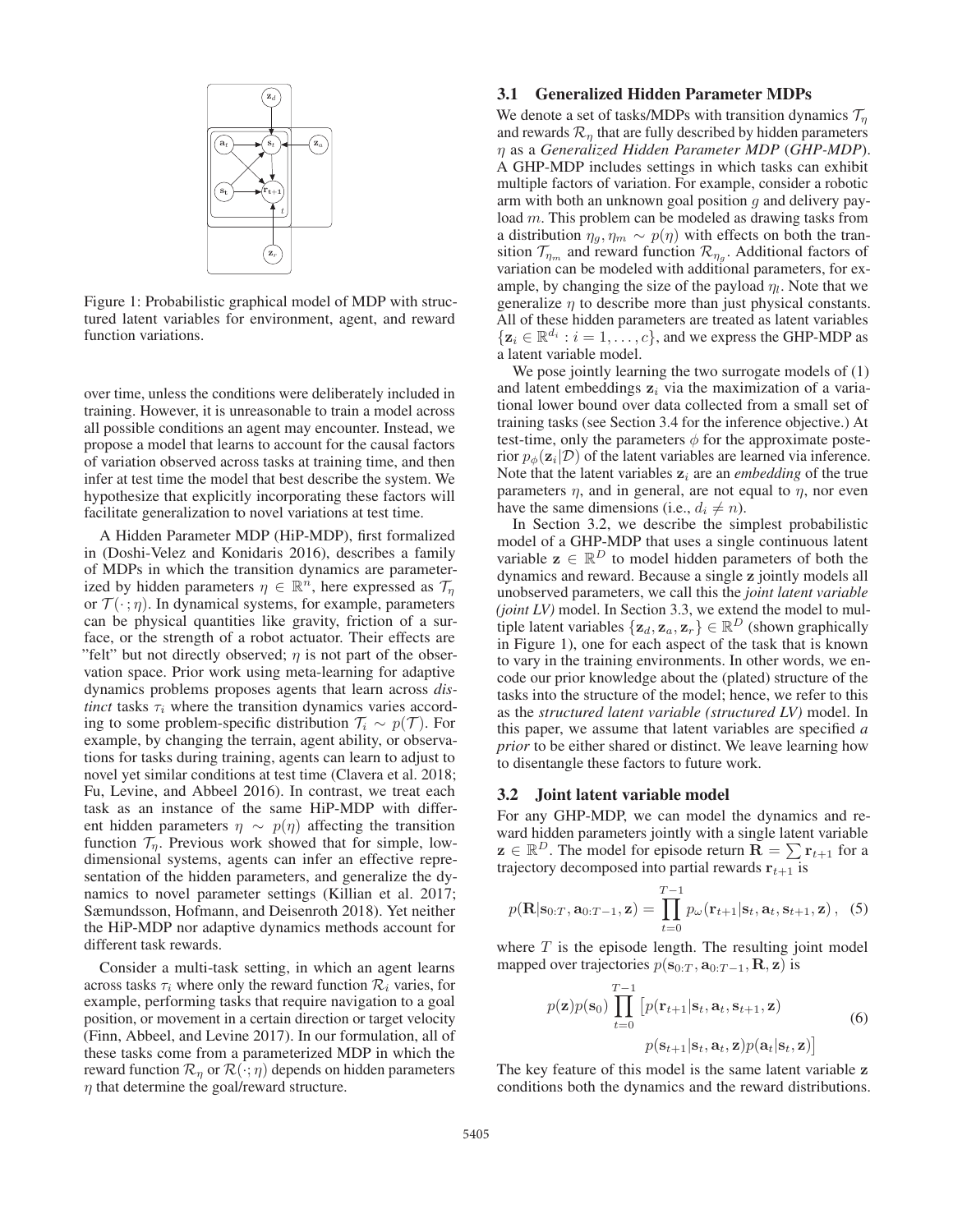The priors for auxiliary latent variable are set to simple normal distributions,  $p(\mathbf{z}) = \mathcal{N}(\mathbf{0}, \mathbf{I})$ , and initial state distribution  $p(\mathbf{s}_0)$  to the environment simulator. Again we note that  $p(\mathbf{a}_t|\mathbf{s}_t, \mathbf{z}) = \pi^*(\mathbf{a}_t|\mathbf{s}_t, \mathbf{z})$  via planning (Section 3.5).

Common meta-RL tasks that vary only reward/task, e.g. by varying velocities or goal directions (Finn, Abbeel, and Levine 2017), can be tackled with a simplified joint LV model that conditions only the reward model. Combined with inference at test-time, this approach is an alternative to metalearning via MAML or RNNs (Duan et al. 2017). Our experiments (Section 5) demonstrate the full joint LV model (conditioning both dynamics and reward models) can solve one such reward-variation task.

## 3.3 Structured latent variable model

In the previous section, we introduced a global latent variable **z** that is fed into both the dynamics and reward model. Here, we extend this idea and introduce multiple *plated variables* which constitute the structured latent space of the GHP-MDP. Separate latent spaces for dynamics and reward are intuitive because agents may pursue different goals across environments with different dynamics.

Consider a structured model with two latent variables  $\mathbf{z}_d$   $\in$  $\mathbb{R}^{D_1}$  and  $\mathbf{z}_r \in \mathbb{R}^{D_2}$  to separately model hidden parameters in the dynamics  $\mathcal{T}(\cdot; \mathbf{z}_d)$  and reward  $\mathcal{R}(\cdot; \mathbf{z}_r)$ . The joint model  $p(\mathbf{s}_{0:T+1}, \mathbf{a}_{0:T}, \mathbf{R}, \mathbf{z}_d, \mathbf{z}_r)$ , including the action distribution implied by control, is

$$
p(\mathbf{z}_d)p(\mathbf{z}_r)p(\mathbf{s}_0)\prod_{t=0}^{T-1} \left[p(\mathbf{r}_{t+1}|\mathbf{s}_t,\mathbf{a}_t,\mathbf{s}_{t+1},\mathbf{z}_r) \right] \tag{7}
$$

$$
p(\mathbf{s}_{t+1}|\mathbf{s}_t,\mathbf{a}_t,\mathbf{z}_d)p(\mathbf{a}_t|\mathbf{s}_t,\mathbf{z}_r,\mathbf{z}_d)\right].
$$

This structure facilitates solving tasks where both of these aspects can vary independently. Typically, only one or the other is varied in meta-RL tasks for continuous control (Clavera et al. 2018; Finn, Abbeel, and Levine 2017; Rakelly et al. 2019), and so we introduce new tasks in Section 5 to test the weak and strong generalization ability of this modeling choice.

More generally we may have  $c$  arbitrary plated contexts, such as agent, dynamics, reward variation, etc. Then for the set of latent variables  $\{z_1, \ldots, z_c\}$ , each explains a different factor of variation in the system, implying  $p(\mathbf{z}) = \prod p(\mathbf{z}_c)$ . This allows the model to have separate degrees of freedom in latent space for distinct effects. Note that the use of plated variables implies that tasks will have known factors of variation (but unknown values and effects) at training time only. In practice, this is case when training on a simulator.

By factorizing the latent space to mirror the causal structure of the task, the structured LV model can also more efficiently express the full combinatorial space of variations. For example, with  $c = 3$  factors of variation and 10 variations for each  $\eta_i$  for  $i \in \{1, 2, 3\}$ , the latent space must generalize to  $10 \times 10 \times 10 = 10<sup>3</sup>$  combinations. Learning a global latent space would require data from some non-trivial fraction of this total. In contrast, a structured space can generalize from  $10 + 10 + 10 = 30$ . We examine this generalization ability experimentally in Section 5.3.

## 3.4 Training and inference

Each step/episode of training consists of two phases: collect an episode of trajectories  $\mathcal{D}_k$  for each task via planning (Al-gorithm 1), and infer model parameters and latent variables using *all* collected data via SGD. The goal of the inference (learning) step is to maximize the marginal likelihood of observed transitions with respect to  $\theta$  and  $\phi$ . For the *joint latent variable model*, the intractable distribution  $p(\mathbf{z}|\mathcal{D})$  is approximated with  $q_{\phi}(\mathbf{z})$  parameterized by a diagonal Gaussian where  $\phi = {\mu, \Sigma}$ . We then maximize the evidence lower bound (ELBO) to the marginal log-likelihood:

$$
\log p(\mathcal{D}) = \sum_{t=0}^{T} \left[ \log p(\mathbf{s}_{t+1}|\mathbf{s}_t, \mathbf{a}_t) + \log p(\mathbf{r}_{t+1}|\mathbf{s}_t, \mathbf{a}_t, \mathbf{s}_{t+1}) \right]
$$
  
\n
$$
\geq \mathbb{E}_{\mathbf{z} \sim q_{\phi}(\mathbf{z})} \left[ \sum_{t=0}^{T} \left( \log p_{\theta}(\mathbf{s}_{t+1}|\mathbf{s}_t, \mathbf{a}_t, \mathbf{z}) + \log p_{\omega}(\mathbf{r}_{t+1}|\mathbf{s}_t, \mathbf{a}_t, \mathbf{s}_{t+1}, \mathbf{z}) \right) \right] - \text{KL}(q_{\phi}(\mathbf{z})||p(\mathbf{z})). \quad (8)
$$

For simplicity, we choose the prior  $p(z)$  and variational distribution  $q_{\phi}(\mathbf{z})$  to be Gaussian with diagonal covariance. We can use this criterion during the training phase to jointly update network parameters  $\Theta$  and variational parameters  $\phi$ capturing beliefs about latent variables.

In practice, we use stochastic variational inference (Ranganath, Gerrish, and Blei 2013; Kingma and Welling 2014) and subsample in order to perform inference and learning via gradient descent, yielding the loss function:

$$
\mathcal{L}(\theta, \omega, \phi) =
$$
\n
$$
-\frac{1}{M} \sum_{m=1}^{M} \sum_{t=0}^{T} \left[ \log p_{\theta}(\mathbf{s}_{t+1}|\mathbf{s}_{t}, \mathbf{a}_{t}, \mathbf{z}^{(m)}) + \log p_{\omega}(\mathbf{r}_{t+1}|\mathbf{s}_{t}, \mathbf{a}_{t}, \mathbf{s}_{t+1}, \mathbf{z}^{(m)}) \right]
$$
\n
$$
+ \text{KL}(q_{\phi}(\mathbf{z})||p(\mathbf{z})) \tag{9}
$$

with  $\mathbf{z}^{(m)} \sim q_{\phi}(\mathbf{z})$  and number of samples  $M = 2$ . Recall that both models are ensembles and each network in the ensemble is optimized independently, but the variational distribution is shared according the relationship between tasks. During training, we minimize  $\mathcal{L}(\theta, \omega, \phi)$ , and at test time, reset  $q_{\phi}$  to the prior and minimize with respect to  $\phi$  only.

For structured latent variable models with plated contexts, (9) can be extended to multiple latent variables. For a graphical model (Fig. 1) with three factors of variation environment, agent, and reward—and variational parameters  $\Phi = {\phi_d, \phi_a, \phi_r}$  for each, the loss function becomes

$$
\mathcal{L}(\theta, \omega, \phi) =
$$
\n
$$
-\frac{1}{M} \sum_{m=1}^{M} \sum_{t=0}^{T} \left[ \log p_{\theta}(\mathbf{s}_{t+1}|\mathbf{s}_{t}, \mathbf{a}_{t}, \mathbf{z}_{d}^{(m)}, \mathbf{z}_{a}^{(m)}) + \log p_{\omega}(\mathbf{r}_{t+1}|\mathbf{s}_{t}, \mathbf{a}_{t}, \mathbf{s}_{t+1}, \mathbf{z}_{r}^{(m)}) \right] (10) + \text{KL}(q_{\phi_{a}}(\mathbf{z}_{d}) || p(\mathbf{z}_{d})) + \text{KL}(q_{\phi_{a}}(\mathbf{z}_{a}) || p(\mathbf{z}_{a})) + \text{KL}(q_{\phi_{r}}(\mathbf{z}_{r}) || p(\mathbf{z}_{r})).
$$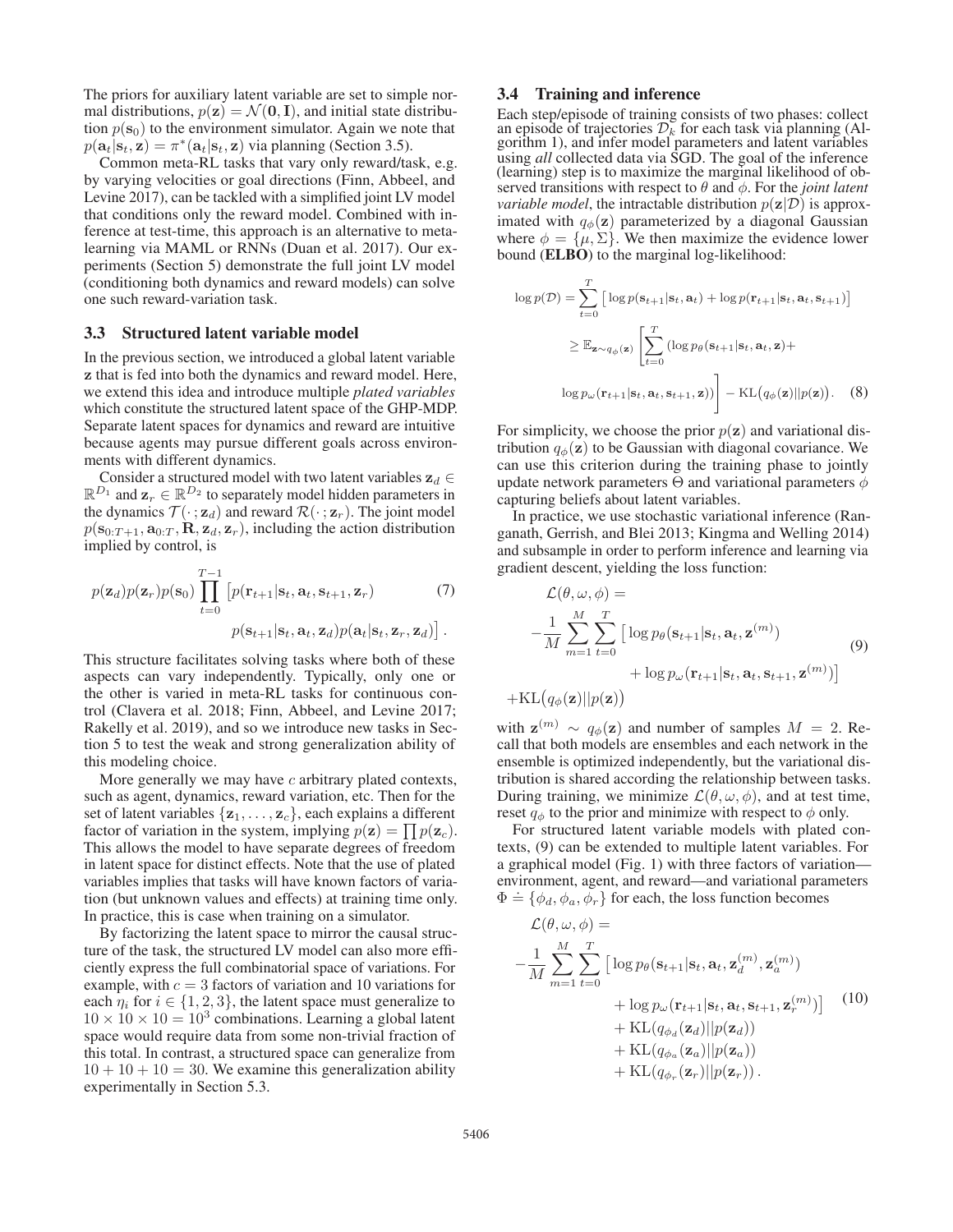Algorithm 1 Learning and control with MPC and Latent Variable Models

|                    | 1: Initialize data $D$ with random policy                                                                                                                               |                                                       |
|--------------------|-------------------------------------------------------------------------------------------------------------------------------------------------------------------------|-------------------------------------------------------|
|                    | 2: for Episode $m = 1$ to M do                                                                                                                                          |                                                       |
| 3:                 | Sample an environment indexed by $k$                                                                                                                                    |                                                       |
| 4:                 | If learning, train a dynamics model $p_{\theta}$ and reward model $p_{\omega}$ with D using (9) or (10)                                                                 |                                                       |
| 5:                 | Initialize starting state $s_0$ and episode history $\mathcal{D}_k = \emptyset$                                                                                         |                                                       |
| 6:                 | for Time $t = 0$ to TaskHorizon do                                                                                                                                      | $\triangleright$ MPC loop                             |
| 7:                 | for Iteration $i = 0$ to MaxIter do                                                                                                                                     | $\triangleright$ CEM loop                             |
| 8:                 | Sample actions $\mathbf{a}_{t:t+h} \sim \text{CEM}(\cdot)$                                                                                                              |                                                       |
| 9:                 | Sample latent $\mathbf{z}^{(p)} \sim q_{\phi}(\mathbf{z})$ for each state particle $s_p$                                                                                |                                                       |
| 10:                | Propagate next state $\mathbf{s}_{t+1}^{(p)} \sim p_{\theta}(\cdot   \mathbf{s}_{t}^{(p)}, \mathbf{a}_{t}, \mathbf{z}^{(p)})$ using TS- $\infty$                        | $\triangleright$ See (Chua et al. 2018)               |
| 11:                | Sample reward $\mathbf{r}_{t+1}^{(p)} \sim p_{\omega}(\cdot   \mathbf{s}_t^{(p)}, \mathbf{a}_t, \mathbf{s}_{t+1}^{(p)}, \mathbf{z}^{(p)})$ for each particle trajectory |                                                       |
| 12:                | Evaluate expected return $G_t = \sum_{\tau=t}^{t+h} 1/p \sum_{p=1}^P \mathbf{r}_{\tau+1}^{(p)}$                                                                         |                                                       |
| 13:                | <b>if</b> any (early_termination( $\mathbf{s}_{t}^{(p)}$ )) <b>then</b>                                                                                                 |                                                       |
| 14:                | $G_t \leftarrow$ done-penalty                                                                                                                                           | $\triangleright$ Hyperparameter for early termination |
| 15:                | end if                                                                                                                                                                  |                                                       |
| 16:                | Update $CEM(\cdot)$ distribution with highest reward trajectories                                                                                                       |                                                       |
| 17:                | end for                                                                                                                                                                 |                                                       |
| 18:                | Execute first action $a_t$ determined by final CEM( $\cdot$ ) distribution                                                                                              |                                                       |
| 19:                | Record outcome $\mathcal{D}_t \leftarrow \{(\mathbf{s}_t, \mathbf{a}_t), (\mathbf{s}_{t+1}, \mathbf{r}_{t+1})\}$                                                        |                                                       |
| 20:                | Record outcome $\mathcal{D}_k \leftarrow \mathcal{D}_k \cup \mathcal{D}_t$                                                                                              |                                                       |
| 21:                | If test-time, update approximate posterior $q_{\phi}(\mathbf{z} \mathcal{D}_t)$ using (9)                                                                               |                                                       |
| 22:                | end for                                                                                                                                                                 |                                                       |
| 23:                | Update data $\mathcal{D} \leftarrow \mathcal{D} \cup \mathcal{D}_k$                                                                                                     |                                                       |
| 24: <b>end for</b> |                                                                                                                                                                         |                                                       |

#### 3.5 Control with Latent Variable Models

Given a learned dynamics model, agents can plan into the future by recursively predicting future states  $s_{t+1}, ..., s_{t+h}$ induced by proposed action sequences  $a_t$ ,  $a_{t+1}$ , ...,  $a_{t+h}$ such that  $\mathbf{s}_{t+1} \sim \mathcal{T}(\mathbf{s}_t, \mathbf{a}_t)$ . If actions are conditioned on the previous state to describe a policy  $\pi(\mathbf{a}_t|\mathbf{s}_t)$ , then planning becomes learning a policy  $\pi^*$  to maximize expected reward over the predicted state-action sequence. A limitation of this approach is that modeling errors are compounded at each time step, resulting in sub-optimal policies when the learning procedure overfits to the imperfect dynamics model. Alternatively, we use *model predictive control (MPC)* to find the action trajectory  $a_{t:t+H}$  that optimizes  $\sum_{t}^{t+H-1} \mathbb{E}_{q_{\phi}(\mathbf{z})} \mathbb{E}_{p(\mathbf{s}_t, \mathbf{a}_t)} [p(\mathbf{r}_{t+1}|\mathbf{s}_t, \mathbf{a}_t, \mathbf{s}_{t+1}, \mathbf{z})]$  at run-time (Camacho and Bordons 2013), using  $s_{t+1}$  predicted from the learned model (Algorithm 1, line 10). At each time step, the MPC controller plans into the future, finding a good trajectory over the planning horizon  $H$  but applying only the first action from the plan, and re-plans again at the next step. Because of this, MPC is better able to tolerate model bias and unexpected perturbations.

Algorithm 1 includes a control procedure that uses the cross-entropy method (CEM) as the optimizer for an MPC controller (De Boer et al. 2005). On each iteration, CEM samples 512 proposed action sequences  $a_{t:t+H-1}$  from H independent multivariate normal distributions  $\mathcal{N}(\mathbf{a}_t|\boldsymbol{\mu}_t, \boldsymbol{\Sigma}_t)$ , one for each time step in the planning horizon (line 8), and calculates the expected reward for each sequence. The top

10% performing of these are used to update the proposal distribution mean and covariance. However, evaluating the expected reward exactly is intractable, so we use a particlebased approach called trajectory sampling (TS) from (Chua et al. 2018) to propagate the approximate next state distributions. We adapt the TS+CEM algorithm to incorporate beliefs about the MDP given data observed so far: Each state particle  $\mathbf{s}_{t}^{(p)}$ uses a sample of each latent variable  $z^{(p)} \sim q_{\phi}(z)$  so that planning can account for their effect on the dynamics and reward models.

At test time, we skip line 4 to keep the neural networks fixed. The algorithm iterates between acting in the environment at step t and inferring  $p(\mathbf{z}|\mathcal{D}_t)$  in order to align the dynamics and reward models with the current system as new information is collected. In order to plan when episodes can terminate early due to constraints set by the environment (e.g., when MuJoCo Ant or Walker2d falls over), we set cumulative rewards for particle trajectories that violate those constraints to a fixed constant. This hyperparameter is set to 0 during training to allow exploration, and −100 at test time for more conservative planning.

## 4 Related Work

Transfer learning and learning transferable agents has a long history in reinforcement learning; see (Taylor and Stone 2009; Lazaric 2012) for a survey. Recent prior work on latent variable models of MDPs focused on models of dynamics with small discrete action spaces (Doshi-Velez and Konidaris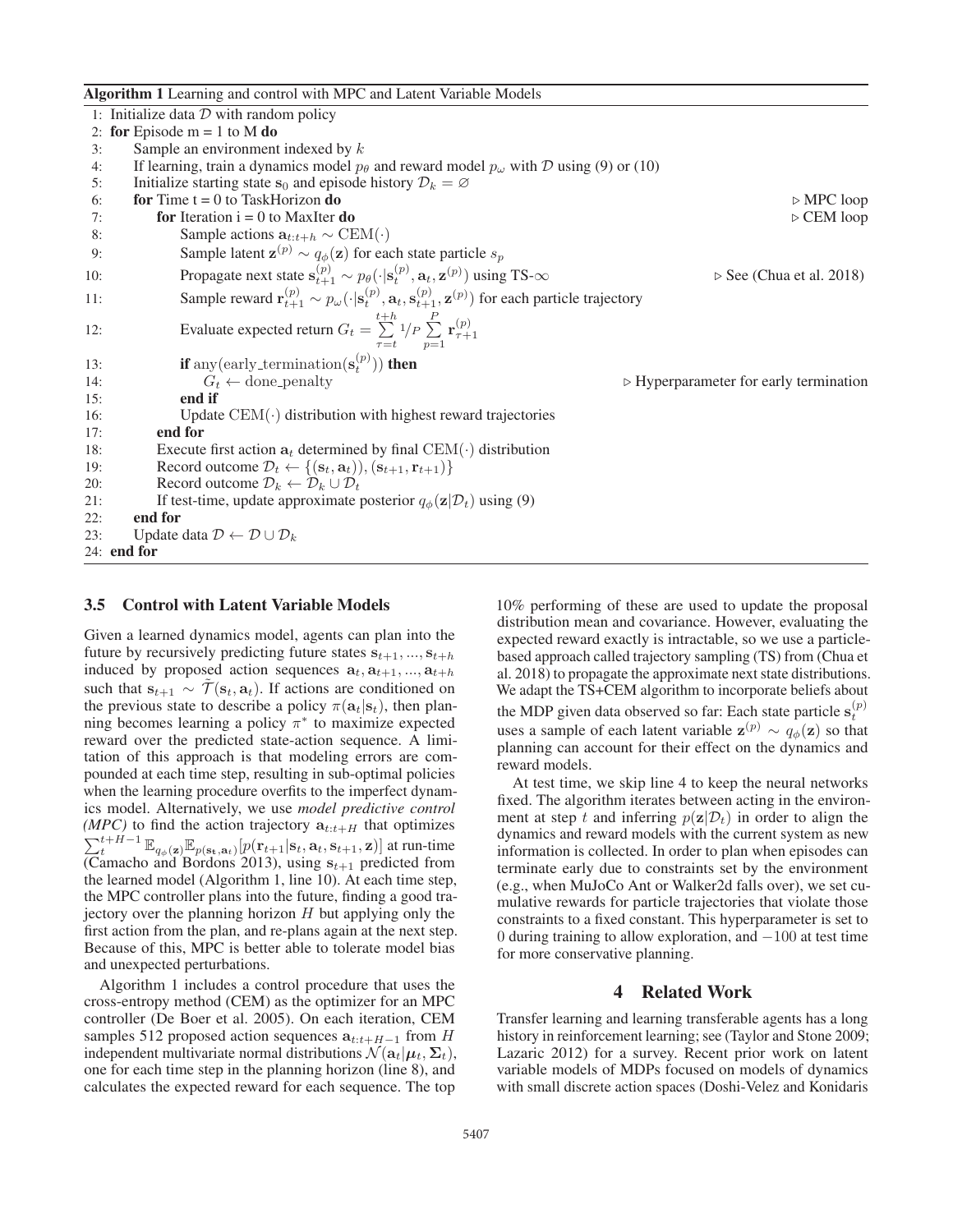2016; Killian et al. 2017; Yao et al. 2018). We extend Hidden Parameter MDPs introduced in (Doshi-Velez and Konidaris 2016) to the more general case including reward modeling and accounting for potentially multiple factors of variation. Latent dynamics models for hard continuous control tasks were used in (Perez, Such, and Karaletsos 2018), and using Gaussian Processes in (Sæmundsson, Hofmann, and Deisenroth 2018), albeit under significantly less challenging experimental conditions. Another notable use is latent skill embeddings in robotics for adaptation to different goals (Hausman et al. 2018). In contrast, *DeepMDP* models a single task/MDP entirely in a latent space (Gelada et al. 2019), and can be merged to form a Deep-GHP-MDP. Similarly, (Hafner et al. 2019) demonstrates latent space planning from pixel observations, and has some multi-task ability when the tasks appear different. (Zhang, Satija, and Pineau 2018) also learns and plans in a latent space with learned dynamics and reward models, and explores transfer using prior learned encoders on slightly perturbed tasks. The problem of learning and generalization across combinations of reward and dynamics in discrete action spaces on visual domains was also tackled in (Hu et al. 2018) using factorized policies and complementary embeddings of reward and dynamics.

Meta-learning, or learning to learn, is one solution that enables RL agents to learn quickly across different or nonstationary tasks (Schmidhuber 1987; Ravi and Larochelle 2017; Al-Shedivat et al. 2017; Finn, Abbeel, and Levine 2017). Recently, meta-learning has been used to adapt a dynamics model (Clavera et al. 2018) for model-based control to changing environments (but does not model reward or solve multiple tasks), or to learn a policy (Rothfuss et al. 2018; Rakelly et al. 2019) that adapts by adjusting the model or policy in response to recent experience. Extensions can continuously learn new tasks online (Nagabandi, Finn, and Levine 2019). However, model-free meta-RL methods can require millions of samples and dozens of training tasks. One can also simply adapt a neural network online at test-time via SGD without MAML for one/few-shot learning (Fu, Levine, and Abbeel 2016). Learning across tasks with common dynamics has been approached with meta-reinforcement learning (Finn, Abbeel, and Levine 2017) or using successor features (Barreto et al. 2017).

## 5 Experiments

The GHP-MDP conceptually unifies various RL settings, including multi-task RL, meta-RL, transfer learning, and test-time adaptation. In these experiments, we wish to 1) demonstrate inference on a GHP-MDP with multiple factors of variation, 2) compare the sample efficiency and performance of our model-based implementation of the GHP-MDP on hard continuous control tasks with these flavors, and 3) explore its ability to generalize to novel tasks at test time.

## 5.1 Didactic example with multiple factors

To demonstrate inference over a structured latent variable model for a GHP-MDP, we construct a toy example where the goal is to infer the hidden parameter values at test time in order to facilitate accurate planning given the parameterized dynamics function.



Figure 2: Inference of latent variables when reward hidden parameters are changing but dynamics are not. Left and right columns are two different tasks. Top: Distance to the goal tip position for two CartPole tasks with different hidden parameters (pole length  $\in \{0.5, 0.7\}$ .) The first episode is a random policy. Bottom: Mean and standard deviation of the posterior of latent variables (solid), and the true values (dashed). Episode 0 shows the priors on latents before inference.

For this experiment, we use a modified version of CartPoleSwingUp with a reward function proportional to the distance between the tip of the pole and the desired position  $(x_{\text{goal}}-x_{\text{tip}})^2$  (Sæmundsson, Hofmann, and Deisenroth 2018). The transition function  $T(\mathbf{s}_t, \mathbf{a}_t; \eta_a, \eta_l, \eta_x)$  takes as parameters:  $\eta_a$  that scales the action/control signal (blue), the length of the pole  $\eta_l$  (orange), and the position of the pole tip  $\eta_x$  (green; Figure 2). We model the tasks by replacing the hidden parameters  $\eta$  in the transition model  $T_n$  with corresponding latent variables  $z_a$ ,  $z_l$ ,  $z_x$ . In order to use generic priors for missing information, e.g.  $p(\mathbf{z}) = \mathcal{N}(0, 1)$ , we also model unknown positive parameter values  $\eta$  with latent variables **z** via the softplus:  $\eta = \log(1 + \exp(\mathbf{z}))$ .

The experiment consists of only two tasks with different hidden parameters (Figure 2 left and right columns). Latent variables are inferred using mean field variational inference with Gaussian priors and variational distributions, and perform control using random search. Because there is no model learning, we can immediately infer latent variables given data. After collecting data for 200 steps using a random policy (episode 1), inference yields accurate estimates (Figure 2; bottom) resulting in good control (Figure 2; top).

To test the system, the goal position is suddenly changed in episode 4 and see a corresponding change in only the corresponding latent variable when continuing inference. Thus, we demonstrate the ability of a simplified structured latent variable model to properly disentangle variations in an environment at test time through the usage of inference alone and even adapt on the fly to targeted changes by inferring the right component.

#### 5.2 GHP-MDP for continuous control

We evaluate both the joint and structured LV model with a total of 8 latent dimensions using experiments in the MuJoCo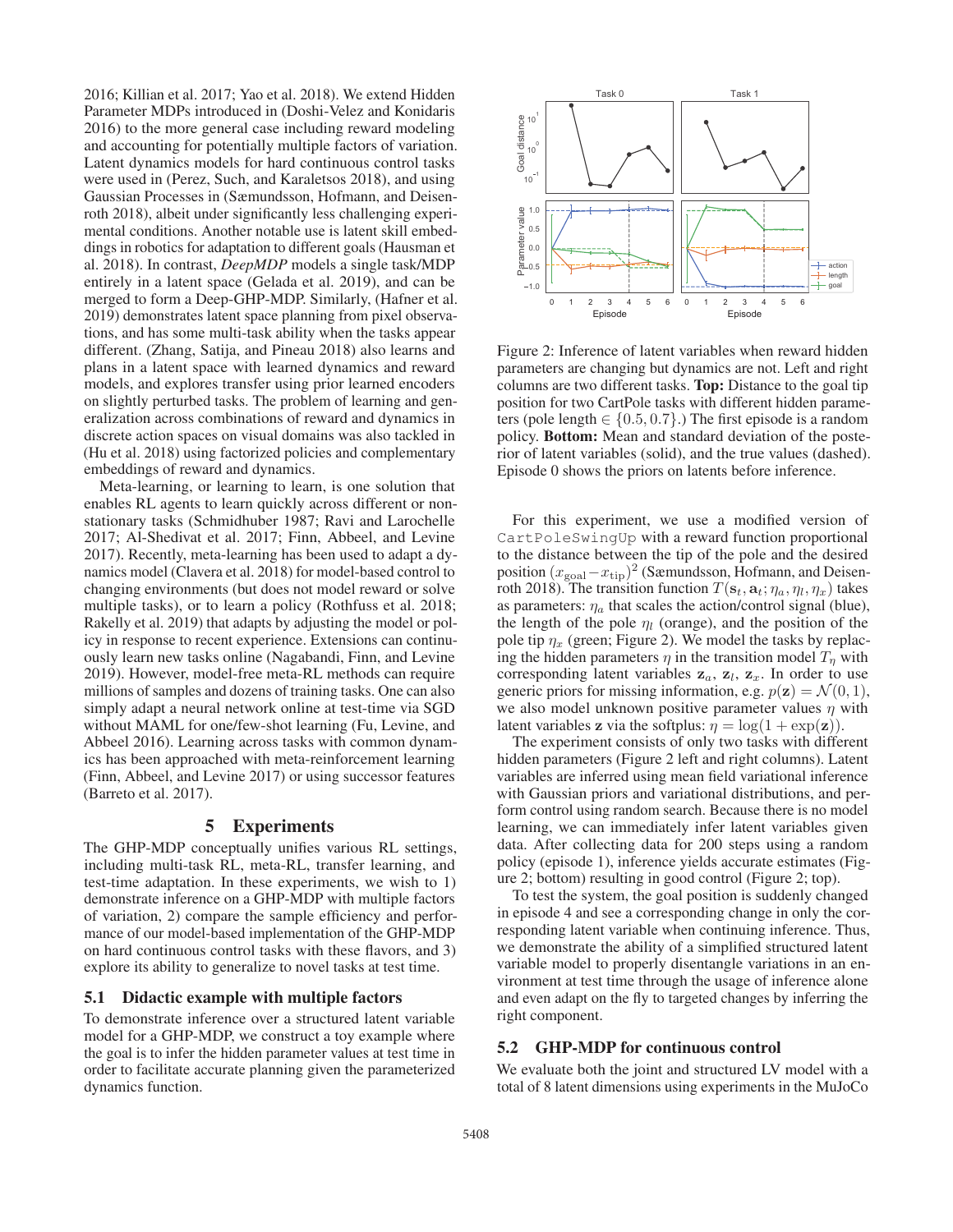

Figure 3: Hidden parameters for training tasks represented by blue dots. Weak generalization requires an agent to work on new combinations (green crosses). Strong generalization requires extrapolation to new hidden parameters (red squares).

Ant environment, a challenging benchmark for model-based RL (Todorov, Erez, and Tassa 2012).

Because the GHP-MDP models both dynamics and reward, we introduce novel tasks with up to two factors of variation. In DirectionAnt, the agent receives reward proportional to the portion of its velocity along the goal direction. This is an example of a multi-task RL setting, often used in metareinforcement learning benchmarks, in which tasks  $\tau_i$  have common dynamics  $T$  but a unique reward function  $\mathcal{R}_i$ . In CrippledLegDirectionAnt, agents must learn 1) which of four legs is crippled and does not respond to actions, and 2) which of eight directions to travel. In both experiments, directions are the eight cardinal plus intercardinal directions. The method for dividing tasks into training, test, and holdout sets is described below.

We experimentally evaluate the joint model from Section 3.2 and structured LV model from Section 3.3. The joint model has a global **z** that conditions both dynamics and reward models. The structured model has separate latent variables for dynamics  $T(\cdot; \mathbf{z}_d)$  and reward model  $\mathcal{R}(\cdot; \mathbf{z}_r)$ . Latent variables are 4-D per factor of variation  $z_i \in \mathbb{R}^4$  for  $i \in \{1, \ldots, K\}$ ; the joint model has the same total dimensionality in one variable  $z \in \mathbb{R}^{4K}$  for K factors of variation. The architecture for all experiments is an ensemble of 5 neural networks with 3 hidden layers of 256 units for the dynamics model, and 1 hidden layer of 32 units for the reward model. We report results averaged across 5 seeds using 95% bootstrapped confidence intervals. yielding new combinations with an unseen factors. Experimental results are divided into three categories to probe questions/hypotheses about different flavors of generalization:

- *Transfer* that occurs when learning across tasks is faster than learning each task individually. We compare the learning curves of agents trained across tasks to those of specialists trained per task in Section 5.3.
- *Weak generalization* that requires performing well on a task that was not seen during training but has closely related dynamics and/or reward. Meta-RL commonly assumes tasks at meta-test time are drawn from the same distribution as meta-training, and so falls under this umbrella. In Section 5.3, we test on novel *combinations* of crippled leg

and goal direction in CrippledLegDirectionAnt that were not observed during training.

• *Strong generalization* that requires performing well on a task with dynamics and/or reward that is outside what was seen during training. This setting falls under transfer learning or online adaptation, in which an agent leverages previous training to learn more quickly on a new out-of-distribution task/environment. In Section 5.3, we test on a novel goal direction not observed during training in DirectionAnt and CrippledLegDirectionAnt.

Within the GHP-MDP formalism, the last two types of generalization can be visualized as in- or out-of-distribution in the space of hidden parameters, as shown in Figure 3. Another point of interest is how well a structured LV model will generalize compared to the joint LV model. Intuitively, separating the latent variables along causal relationships ought to improve (strong) generalization when samples are scarce.



Figure 4: Learning curves (semi-log scale) for (bottom) DirectionAnt and (top) CrippledLegDirectionAnt. "Joint LV" in the legend refers to the only LV model in the bottom panel.

We compare our method to three baselines. The Generalist is a ensemble-model-based baseline (Chua et al. 2018) that learns dynamics and rewards but lacks latent variables. This baseline is a negative control; its failure confirms that the environments are challenging enough to require additional modeling complexity introduced by the GHP-MDP. The Specialist is the same model as the Generalist but trains on each task *individually*, providing a benchmark for per-task sample efficiency. PEARL is a sample-efficient off-policy meta-RL algorithm that also uses latent "context" variables and amortized inference (Rakelly et al. 2019), and reports state-of-the-art sample efficiency on continuous control meta-RL tasks like DirectionAnt. We note that PEARL can be posed as the model-free analogue of the joint LV model, using an inference network (like a VAE) instead of SVI. (We know of no analogue to the structured LV model.) We allow PEARL  $\approx 2M$  samples, up to  $\approx 15 \times$  the training data as our method. To compare generalization ability when learning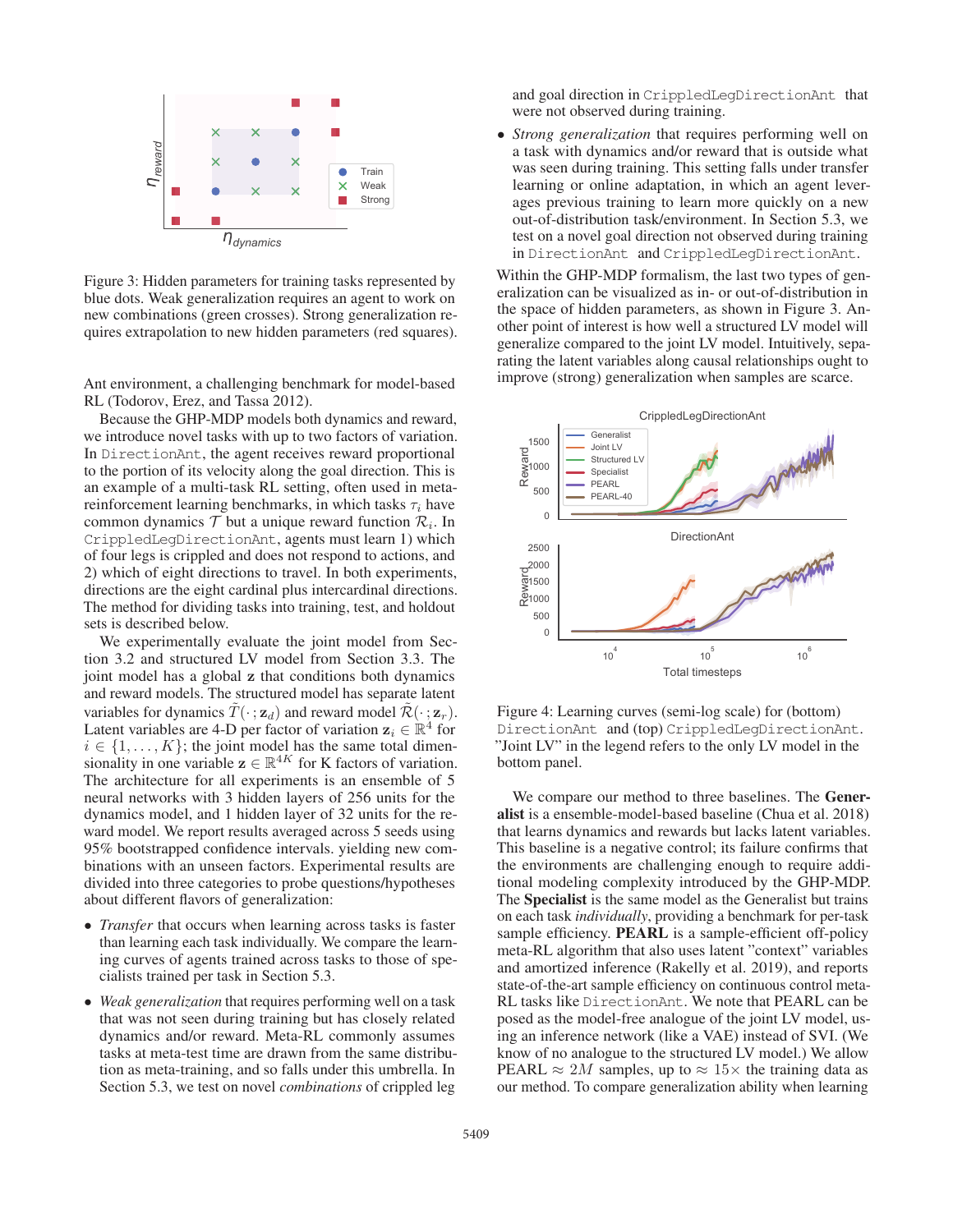

Figure 5: Episode reward on novel combinations.

from few tasks, PEARL learns from the same number of tasks as our model. Because reward varies across tasks in our experiment, we do not compare against adaptive model-based methods like (Clavera et al. 2018) that do not model reward. Because meta-RL methods like PEARL are usually trained with many more tasks, an additional baseline **PEARL-40** trains on 40 out of 100 possible tasks. We compare PEARL and PEARL-40 to evaluate the effect of additional tasks, and compare our methods with PEARL trained on the same tasks to evaluate our method's performance.

## 5.3 Learning, transfer, and generalization

Of the 28 total tasks (7 directions and 4 crippled legs) in CrippledLegDirectionAnt, 12 are sampled for training such that each direction and crippled leg is seen at least once. A sample of 5 remaining combinations is used to evaluate weak generalization in the next section. For DirectionAnt, 7 training directions are seen during training.

First, we compare the training performance of the LV models to the Specialist baseline to measure positive transfer. The average performance across tasks is plotted against the total number of timesteps taken across all tasks in Figure 4. In both experiments, the LV models learn significantly faster across tasks than the Specialist, indicating that the latent variables facilitate information sharing into the global neural network models. This is confirmed by the poor performance of the Generalist that also sees all the tasks but is unable to pool information effectively, yielding agents that perform worse than the Specialist. In addition to modeling the reward, our controller also handles early termination of an episode (see Sec. 3.5), whereas other model-based methods fail (Wang et al. 2019). Accordingly, even the Specialist is state-of-the-art under these conditions, outperforming similar models proposed int he literature on our tasks. Second, we compare to PEARL benchmarks and observe that the LV models are  $> 10\times$  more sample efficient than the most efficient offpolicy meta-RL algorithm that we are aware of. Finally, the difference between PEARL and PEARL-40 is small, suggesting that training is unaffected by fewer tasks, but as we will see (Sec. 5.3), still negatively impacts generalization.



Figure 6: Episode reward on a novel direction.

Weak generalization: To test for weak generalization, 5 tasks are sampled from novel combinations of crippled leg and direction in CrippledLegDirectionAnt (excluding the holdout direction) and evaluated for 5 episodes at testtime. For LV models, the same objective function (either (9) or (10)) is minimized except that only variational parameters are updated. Every 10 steps on the test task, 100 iterations of SVI are performed on observed data at  $5\times$  the learning rate.

To address the gap in sample efficiency between modelbased and model-free methods, we evaluate all models after the maximum amount of training so that the LV models are compared to PEARL with much more training data. This shifts the focus to the realized reward for a fairer comparison. Despite far less training data and similar training performance, Figure 5 reveals that both LV models outperform the meta-RL baseline regardless of the training regimen. The LV models also infer quickly, performing well on the first episode, whereas PEARL is designed to perform well after one or two episodes. (Note that we did not attempt to tune PEARL's inference to perform well in the first episode, and ours was tuned to maximize average reward in the first 3 episodes.) There is, however, no difference between the joint and structured LV models. We hypothesize the latter will scale better with even more factors of variation.

Strong generalization: In this experiment, trained models infer the eight holdout directions at test-time to evaluate generalization to a novel task. In CrippledLegDirectionAnt, the agent must also infer which leg is crippled, further raising the difficulty (Recall that each leg was crippled at least once during training).

Figure 6 shows the LV models significantly outperform the baselines, supporting the claim that the GHP-MDP effectively models variations across these tasks. The structured LV model is the best performing, consistent with our hypothesis that causally factorized latent variables can improve generalization under some circumstances. Surprisingly, PEARL trained with fewer tasks fares slightly better than PEARL-40, indicating that a model trained with more tasks, which